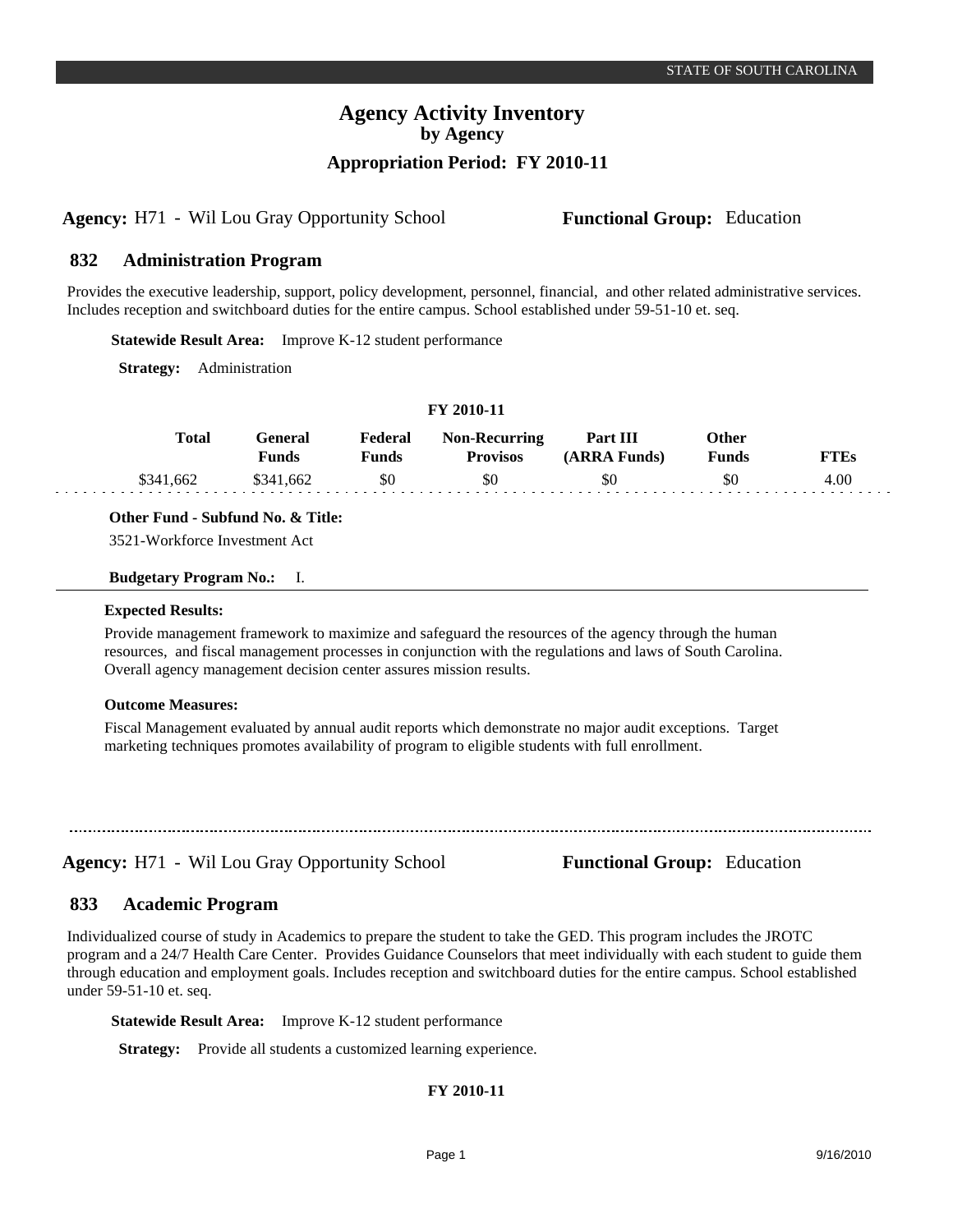# **Agency Activity Inventory by Agency**

## **Appropriation Period: FY 2010-11**

| <b>Total</b>                                                | <b>General</b><br><b>Funds</b> | Federal<br><b>Funds</b> | <b>Non-Recurring</b><br><b>Provisos</b>                                  | Part III<br>(ARRA Funds)                                                                                                                                                                                                           | <b>Other</b><br><b>Funds</b> | <b>FTEs</b> |
|-------------------------------------------------------------|--------------------------------|-------------------------|--------------------------------------------------------------------------|------------------------------------------------------------------------------------------------------------------------------------------------------------------------------------------------------------------------------------|------------------------------|-------------|
| \$1,622,768                                                 | \$633,997                      | \$0                     | \$0                                                                      | \$0                                                                                                                                                                                                                                | \$988,771                    | 23.34       |
| Other Fund - Subfund No. & Title:                           |                                |                         |                                                                          |                                                                                                                                                                                                                                    |                              |             |
| 3521 Operating = $$492,273$ and 4973 EIA Funds = $$496,498$ |                                |                         |                                                                          |                                                                                                                                                                                                                                    |                              |             |
| <b>Budgetary Program No.:</b>                               | II.A.                          |                         |                                                                          |                                                                                                                                                                                                                                    |                              |             |
| <b>Expected Results:</b>                                    |                                |                         |                                                                          |                                                                                                                                                                                                                                    |                              |             |
| <b>Outcome Measures:</b>                                    |                                |                         | provides basic medical services to students 24 Hrs. a day/7 days a week. | Provide an instructional program in individualized GED curriculum for all students entering the program with<br>levels, as indicated by the TABE instrument, that allows them to benefit from such instruction. Health Care Center |                              |             |
| testing. 100% of student medical needs are met.             |                                |                         |                                                                          | 60% of all students taking the GED will successfully complete the test. 75% of all graduating cadets will achieve<br>at least one year of progress in reading and math during 5 months of instruction as indicated by post-TABE    |                              |             |
|                                                             |                                |                         |                                                                          |                                                                                                                                                                                                                                    |                              |             |
|                                                             |                                |                         |                                                                          |                                                                                                                                                                                                                                    |                              |             |
|                                                             |                                |                         |                                                                          |                                                                                                                                                                                                                                    |                              |             |

#### **Vocational Program 834**

Provides Vocational training, Life Skills and Pre-employment training. Provides the student with opportunities to explore and evaluate various occupations through job shadowing and on-the-job training. School established under 59-51-10 et. seq.

**Statewide Result Area:** Improve K-12 student performance

**Strategy:** Provide all students a customized learning experience.

## **FY 2010-11**

| Total     | General<br>Funds | Federal<br>Funds | <b>Non-Recurring</b><br><b>Provisos</b> | Part III<br>(ARRA Funds) | Other<br><b>Funds</b> | <b>FTEs</b> |
|-----------|------------------|------------------|-----------------------------------------|--------------------------|-----------------------|-------------|
| \$141,030 | \$74,430         | \$0              | \$0                                     | \$0                      | \$66,600              | 4.04        |

**Other Fund - Subfund No. & Title:** 4973 EIA Funds

## **Budgetary Program No.:** II.B.

## **Expected Results:**

100% of students will gain the OSHA-10 certification. Interested students participate in other vocational offerings and selected job shadowing experiences.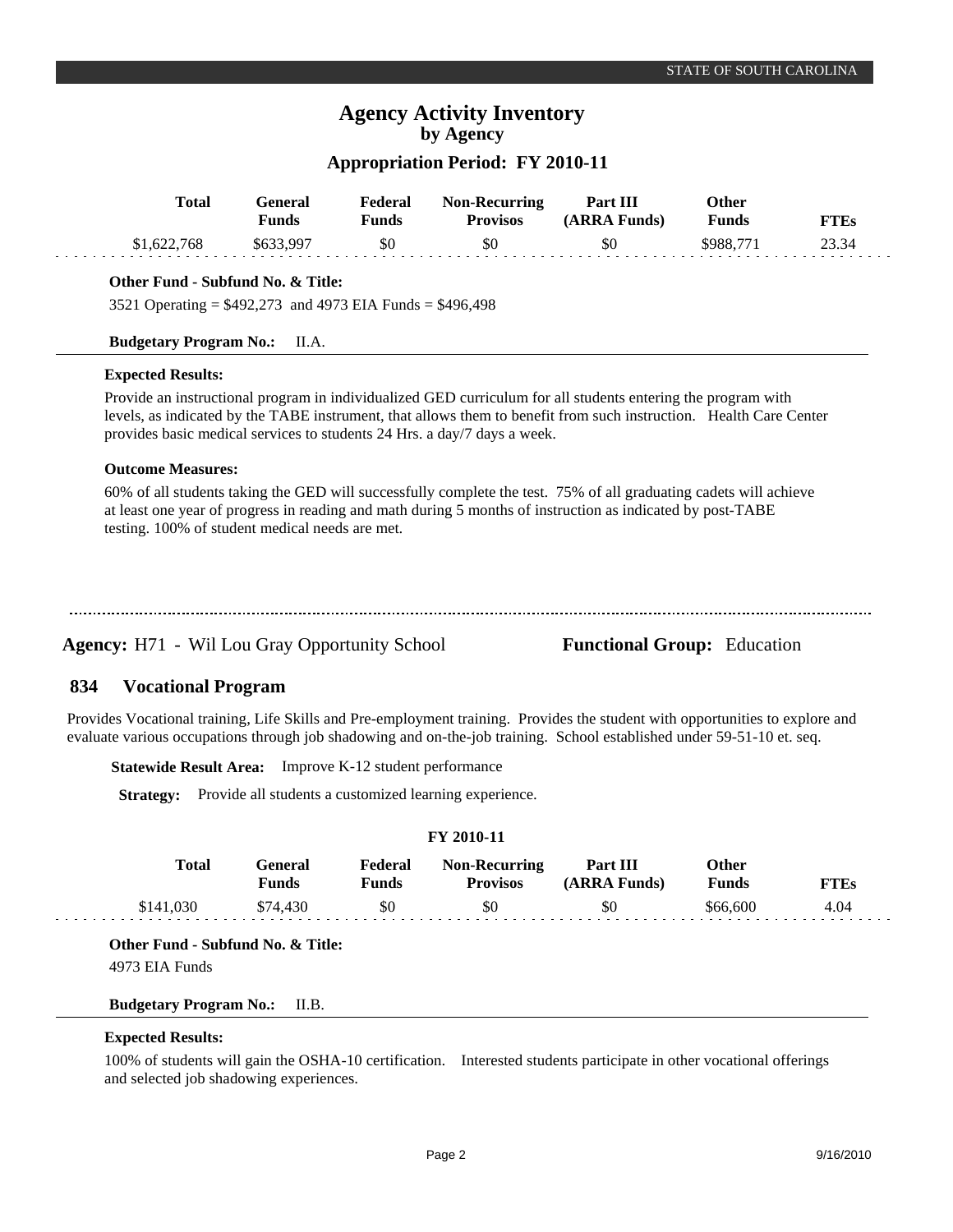# **Agency Activity Inventory by Agency Appropriation Period: FY 2010-11**

**Outcome Measures:**

100% of all students satisfactorily complete the OSHA-10 certification classes. Job readiness training is completed by each graduation student to enhance their employability.

**Agency:** H71 - Wil Lou Gray Opportunity School **Functional Group:** Education

#### **Library Program 835**

Provides the student with reference materials and computer stations for additional research and learning. Provides students with a knowledge of library systems to enable them to use public libraries as a resource to further their education. School established under 59-51-10 et. seq.

**Statewide Result Area:** Improve K-12 student performance

**Strategy:** Provide for quality, cost-effective service delivery. The costs associated with South Carolina's transportation and testing systems should be reduced while the efficiency with which these systems operate is improved.

| F I ZVIV-II |          |                         |                  |                                         |                          |                       |             |
|-------------|----------|-------------------------|------------------|-----------------------------------------|--------------------------|-----------------------|-------------|
|             | Total    | General<br><b>Funds</b> | Federal<br>Funds | <b>Non-Recurring</b><br><b>Provisos</b> | Part III<br>(ARRA Funds) | Other<br><b>Funds</b> | <b>FTEs</b> |
|             | \$84,731 | \$42,535                | \$0              | \$0                                     | \$0                      | \$42,196              | $\rm 0.81$  |

**FY 2010-11**

**Other Fund - Subfund No. & Title:**

4973 EIA Funds

**Budgetary Program No.:** II.C.

## **Expected Results:**

Supplement student learning environment with current library collection, various technology and on line instructional applications and resource materials. Participation in the school TV program and website is encouraged.

## **Outcome Measures:**

All students are provided access to library collections and on-line materials with the assistance of their teacher and media specialist as an aid to their classroom learning to enhance individual TABE and GED performance. Opportunity is provided to all students to participate in the planning and production of school TV program and website.

**Agency:** H71 Wil Lou Gray Opportunity School - **Functional Group:** Education

#### **Student Services Program (Residential Program) 836**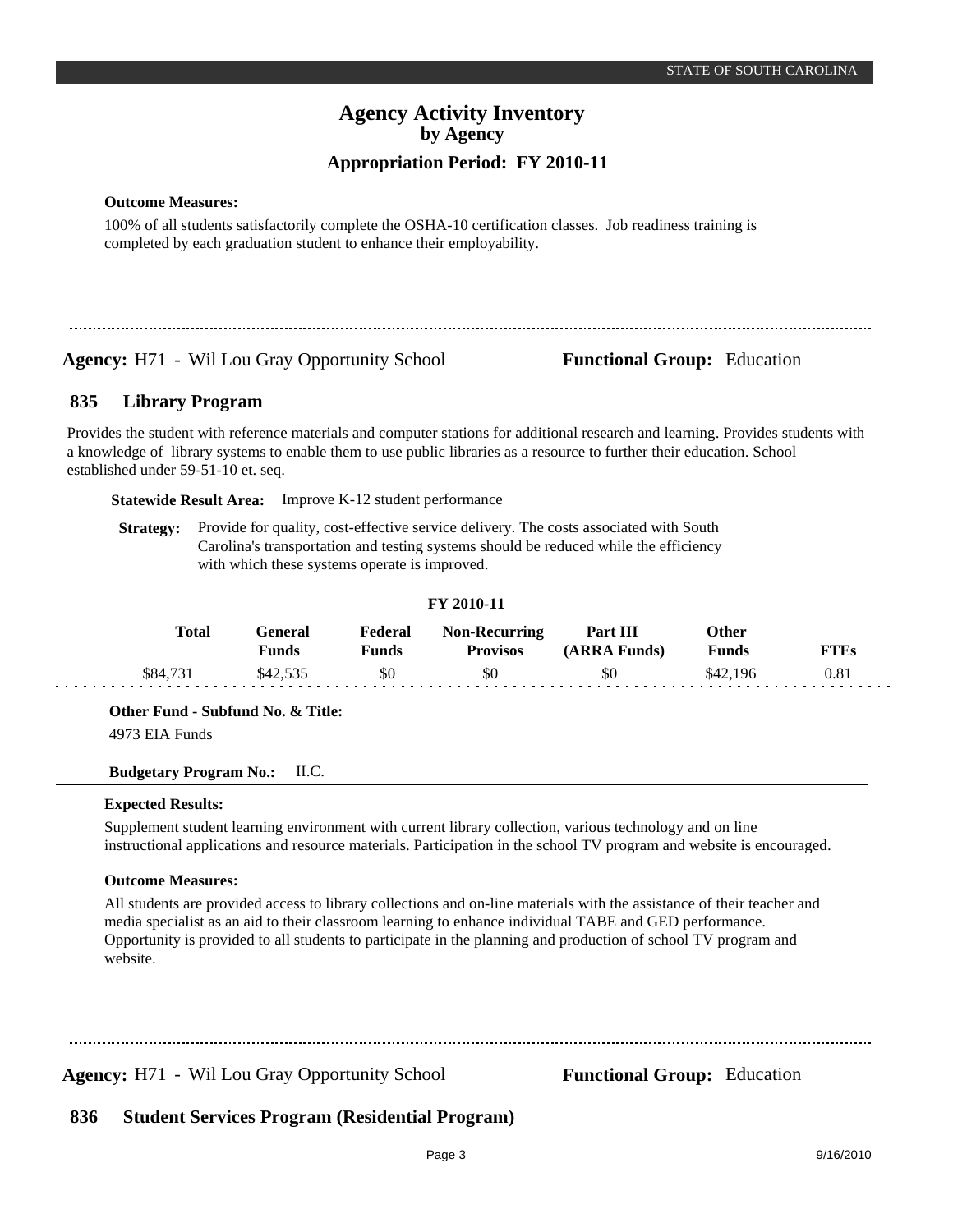# **Agency Activity Inventory by Agency**

## **Appropriation Period: FY 2010-11**

Admissions, community service work, transportation of students and supervision of the dormitories 24 hours a day, 7 days a week are the responsibilities of the residential staff. The residential program reinforces what is learned in the Education Program by providing the students with an opportunity to observe and participate in a disciplined, structured, and positive community where goals, achievement and independence are stressed. School established under 59-51-10 et. seq.

**Statewide Result Area:** Improve K-12 student performance

**Strategy:** Provide each student an education that equips them with the skills necessary to compete in the regional, national, and international marketplace.

## **FY 2010-11**

| Total     | General<br><b>Funds</b> | Federal<br>Funds | <b>Non-Recurring</b><br><b>Provisos</b> | Part III<br>(ARRA Funds) | Other<br><b>Funds</b> | <b>FTEs</b> |
|-----------|-------------------------|------------------|-----------------------------------------|--------------------------|-----------------------|-------------|
| \$524.283 | \$516.283               | \$0              | \$0                                     | \$0                      | \$8,000               | 5.39        |

**Other Fund - Subfund No. & Title:**

3037 Operating

## **Budgetary Program No.:** III.

### **Expected Results:**

Provide all resources necessary to assure supervision, coordination of service learning, recreational activities and the positive direction of the student population on a 24 hour per day, 7 day per week basis. Ensure all graduating students acquire the basic skills and self-discipline necessary to succeed in life. All graduating students to complete a minimum of 40 hours community service. All students leave with a set goal/life plan.

## **Outcome Measures:**

100% of the students complete community service, life coping skills training and met certain physical fitness standards through a variety of on and off campus activities designed to develop the individual

**Agency:** H71 - Wil Lou Gray Opportunity School **Functional Group:** Education

#### **Support Services Program 837**

Procurement Staff- Provide procurement support to maintenance, warehouse and cafeteria, in addition to the rest of the campus Maintenance Staff - Maintain the physical facilities and grounds of the 88 acre campus. (Includes the school building, five residential dormitories, cafeteria, gymnasium, auditorium, two staff office buildings and a board room. The Cafeteria Staff - Plans and prepares 3 nutritional meals per day/7days per week, plus 1 snack per day. The Technology Staff (1) provides all computer network maintenance for the campus. This includes two education computer labs, computers in all classrooms, and in all offices. Responsible for maintaining the telephone system. School established under 59-51-10 et. seq.

**Statewide Result Area:** Improve K-12 student performance

**Strategy:** Provide for quality, cost-effective service delivery. The costs associated with South Carolina's transportation and testing systems should be reduced while the efficiency with which these systems operate is improved.